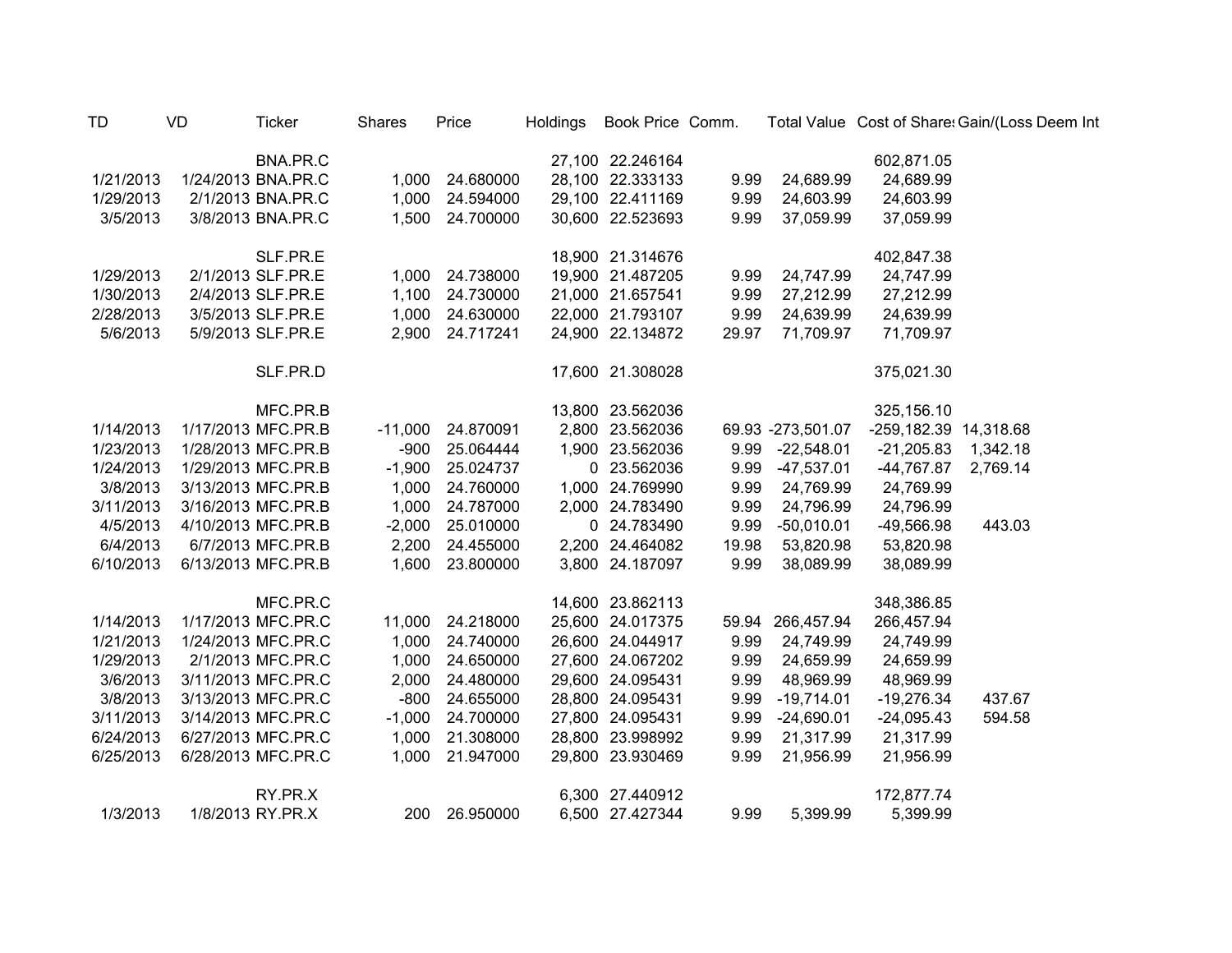| 1/4/2013  | 1/9/2013 RY.PR.X   | 2,000    | 27.000000 |       | 8,500 27.327968  | 9.99  | 54,009.99         | 54,009.99            |             |
|-----------|--------------------|----------|-----------|-------|------------------|-------|-------------------|----------------------|-------------|
| 6/5/2013  | 6/10/2013 RY.PR.X  | $-8,500$ | 26.230471 |       | 0 27.327968      |       | 39.96 -222,919.04 | -232,287.72          | $-9,368.68$ |
|           |                    |          |           |       |                  |       |                   |                      |             |
|           | RY.PR.R            |          |           |       | 12,700 27.050625 |       |                   | 343,542.94           |             |
| 1/4/2013  | 1/9/2013 RY.PR.R   | 1,000    | 26.494000 |       | 13,700 27.010725 | 9.99  | 26,503.99         | 26,503.99            |             |
| 4/4/2013  | 4/9/2013 RY.PR.R   | 3,300    | 26.185455 |       | 17,000 26.851701 | 19.98 | 86,431.98         | 86,431.98            |             |
|           |                    |          |           |       |                  |       |                   |                      |             |
|           | SLF.PR.C           |          |           |       | 20,200 22.333666 |       |                   | 451,140.05           |             |
| 5/6/2013  | 5/9/2013 SLF.PR.C  | $-2,300$ | 24.685217 |       | 17,900 22.333666 | 19.98 | $-56,756.02$      | $-51,367.43$         | 5,388.59    |
|           |                    |          |           |       |                  |       |                   |                      |             |
|           | HSB.PR.E           |          |           |       | 22,200 27.250606 |       |                   | 604,963.46           |             |
| 2/20/2013 | 2/25/2013 HSB.PR.E | 1,000    | 26.650000 |       | 23,200 27.225149 | 9.99  | 26,659.99         | 26,659.99            |             |
| 3/14/2013 | 3/19/2013 HSB.PR.E | 1,000    | 26.440000 |       | 24,200 27.193117 | 9.99  | 26,449.99         | 26,449.99            |             |
| 5/24/2013 | 5/29/2013 HSB.PR.E | 1,000    | 26.480000 |       | 25,200 27.165215 | 9.99  | 26,489.99         | 26,489.99            |             |
|           |                    |          |           |       |                  |       |                   |                      |             |
|           | AZP.PR.A           |          |           |       | 8,800 18.321537  |       |                   | 161,229.53           |             |
| 5/29/2013 | 6/3/2013 AZP.PR.A  | $-1,300$ | 12.540769 |       | 7,500 18.321537  | 9.99  | $-16,293.01$      | -23,818.00 -7,524.99 |             |
|           |                    |          |           |       |                  |       |                   |                      |             |
|           | IAG.PR.A           |          |           |       | 23,500 23.157659 |       |                   | 544,204.99           |             |
| 1/21/2013 | 1/24/2013 IAG.PR.A | 1,000    | 25.000000 |       | 24,500 23.233264 | 9.99  | 25,009.99         | 25,009.99            |             |
| 3/5/2013  | 3/8/2013 IAG.PR.A  | 1,500    | 24.998000 |       | 26,000 23.335460 | 9.99  | 37,506.99         | 37,506.99            |             |
| 3/20/2013 | 3/25/2013 IAG.PR.A | $-3,300$ | 25.060909 |       | 22,700 23.335460 | 19.98 | $-82,681.02$      | $-77,007.02$         | 5,674.00    |
| 3/21/2013 | 3/26/2013 IAG.PR.A | $-1,100$ | 25.055455 |       | 21,600 23.335460 | 9.99  | $-27,551.01$      | $-25,669.01$         | 1,882.00    |
| 3/22/2013 | 3/27/2013 IAG.PR.A | $-1,000$ | 25.021000 |       | 20,600 23.335460 | 9.99  | $-25,011.01$      | $-23,335.46$         | 1,675.55    |
| 3/27/2013 | 4/2/2013 IAG.PR.A  | $-400$   | 25.070000 |       | 20,200 23.335460 | 9.99  | $-10,018.01$      | $-9,334.18$          | 683.83      |
| 3/28/2013 | 4/3/2013 IAG.PR.A  | $-500$   | 25.100000 |       | 19,700 23.335460 | 9.99  | $-12,540.01$      | $-11,667.73$         | 872.28      |
| 4/1/2013  | 4/4/2013 IAG.PR.A  | $-600$   | 25.070000 |       | 19,100 23.335460 | 9.99  | $-15,032.01$      | $-14,001.28$         | 1,030.73    |
| 4/3/2013  | 4/8/2013 IAG.PR.A  | $-1,100$ | 25.000000 |       | 18,000 23.335460 | 9.99  | $-27,490.01$      | $-25,669.01$         | 1,821.00    |
| 5/22/2013 | 5/27/2013 IAG.PR.A | $-1,000$ | 25.030000 |       | 17,000 23.335460 | 9.99  | $-25,020.01$      | $-23,335.46$         | 1,684.55    |
| 5/24/2013 | 5/29/2013 IAG.PR.A | $-1,000$ | 25.100000 |       | 16,000 23.335460 | 9.99  | $-25,090.01$      | $-23,335.46$         | 1,754.55    |
| 5/27/2013 | 5/30/2013 IAG.PR.A | $-900$   | 25.161111 |       | 15,100 23.335460 | 9.99  | $-22,635.01$      | $-21,001.91$         | 1,633.10    |
| 6/3/2013  | 6/6/2013 IAG.PR.A  | 200      | 24.520000 |       | 15,300 23.351597 | 9.99  | 4,913.99          | 4,913.99             |             |
|           |                    |          |           |       |                  |       |                   |                      |             |
|           | BNS.PR.X           |          |           |       | 7,300 27.025173  |       |                   | 197,283.76           |             |
| 3/8/2013  | 3/13/2013 BNS.PR.X | 1,000    | 26.420000 | 8,300 | 26.953464        | 9.99  | 26,429.99         | 26,429.99            |             |
| 3/11/2013 | 3/14/2013 BNS.PR.X | 2,000    | 26.387500 |       | 10,300 26.845508 | 19.98 | 52,794.98         | 52,794.98            |             |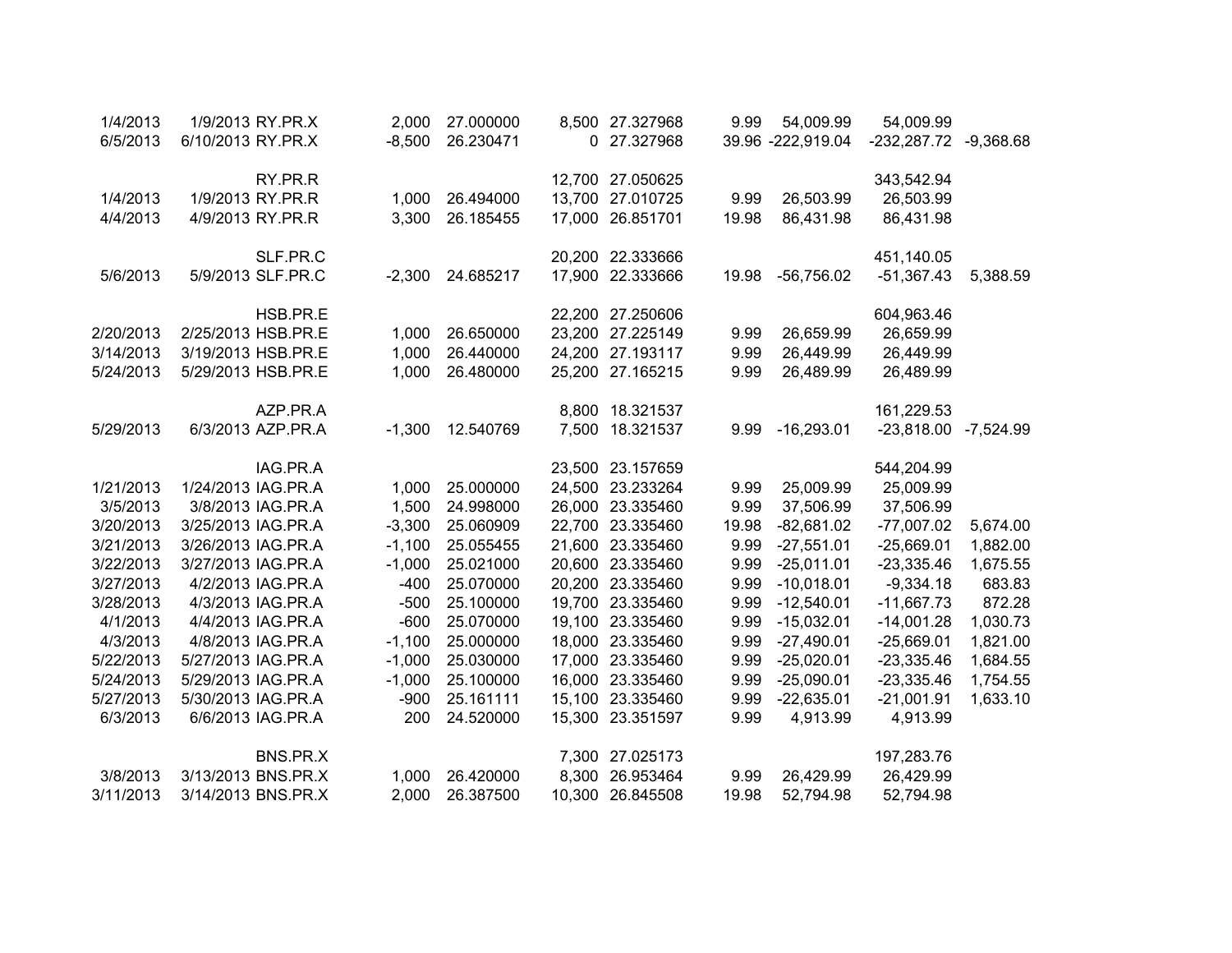|           | FN.PR.A            |          |           | 6,900 | 19.2139          |       |              | 132,575.91   |           |
|-----------|--------------------|----------|-----------|-------|------------------|-------|--------------|--------------|-----------|
|           | RY.PR.T            |          |           |       | 2,700 27.272956  |       |              | 73,636.98    |           |
| 1/25/2013 | 1/30/2013 RY.PR.T  | $-1,000$ | 26.480000 |       | 1,700 27.272956  | 9.99  | $-26,470.01$ | $-27,272.96$ | $-802.95$ |
| 1/29/2013 | 2/1/2013 RY.PR.T   | $-1,000$ | 26.514000 |       | 700 27.272956    | 9.99  | $-26,504.01$ | $-27,272.96$ | $-768.95$ |
| 2/20/2013 | 2/25/2013 RY.PR.T  | $-700$   | 26.678571 |       | 0 27.272956      | 9.99  | $-18,665.01$ | $-19,091.07$ | $-426.06$ |
|           | TD.PR.E            |          |           | 1,000 | 26.74999         |       |              | 26,749.99    |           |
| 1/2/2013  | 1/7/2013 TD.PR.E   | 800      | 26.840000 |       | 1,800 26.795544  | 9.99  | 21,481.99    | 21,481.99    |           |
| 4/4/2013  | 4/9/2013 TD.PR.E   | $-800$   | 26.240000 |       | 1,000 26.795544  | 9.99  | $-20,982.01$ | $-21,436.44$ | $-454.43$ |
|           | GWO.PR.P           |          |           |       | 11,800 25.575478 |       |              | 301,790.64   |           |
| 1/23/2013 | 1/28/2013 GWO.PR.P | 1,000    | 26.450000 |       | 12,800 25.644581 | 9.99  | 26,459.99    | 26,459.99    |           |
| 1/29/2013 | 2/1/2013 GWO.PR.P  | 1,000    | 26.350000 |       | 13,800 25.696422 | 9.99  | 26,359.99    | 26,359.99    |           |
| 3/20/2013 | 3/25/2013 GWO.PR.P | 1,000    | 26.460000 |       | 14,800 25.748690 | 9.99  | 26,469.99    | 26,469.99    |           |
| 3/22/2013 | 3/27/2013 GWO.PR.P | $-1,100$ | 26.460000 |       | 13,700 25.748690 | 9.99  | $-29,096.01$ | $-28,323.56$ | 772.45    |
|           | BSD.PR.A           |          |           | 2,800 | 9.292496         |       |              | 26,018.99    |           |
| 4/29/2013 | 5/2/2013 BSD.PR.A  | $-2,800$ | 9.702143  | 0     | 9.292496         | 9.99  | $-27,156.01$ | $-26,018.99$ | 1,137.02  |
|           | FTN.PR.A           |          |           | 3,000 | 9.60466          |       |              | 28,813.98    |           |
|           | LFE.PR.B           |          |           | 6,100 | 9.499603         |       |              | 57,947.58    |           |
|           | LFE.WT.A           |          |           | 6,100 | 0.1979           |       |              | 1,207.19     |           |
| 3/20/2013 | 3/25/2013 LFE.WT.A | $-6,100$ | 0.325000  | 0     | 0.197900         | 9.99  | $-1,972.51$  | $-1,207.19$  | 765.32    |
|           | LFE.WT.B           |          |           | 6,100 | 0.1979           |       |              | 1,207.19     |           |
|           | GWO.PR.Q           |          |           |       | 21,100 25.545018 |       |              | 538,999.87   |           |
| 3/19/2013 | 3/22/2013 GWO.PR.Q | 700      | 25.990000 |       | 21,800 25.559764 | 9.99  | 18,202.99    | 18,202.99    |           |
| 3/22/2013 | 3/27/2013 GWO.PR.Q | 1,300    | 26.100000 |       | 23,100 25.590600 | 9.99  | 33,939.99    | 33,939.99    |           |
| 6/24/2013 | 6/27/2013 GWO.PR.Q | 1,000    | 24.228000 |       | 24,100 25.534475 | 9.99  | 24,237.99    | 24,237.99    |           |
|           | TA.PR.F            |          |           |       | 2,700 23.495178  |       |              | 63,436.98    |           |
| 1/7/2013  | 1/10/2013 TA.PR.F  | $-2,700$ | 24.296296 |       | 0 23.495178      | 19.98 | $-65,580.02$ | $-63,436.98$ | 2,143.04  |
| 6/24/2013 | 6/27/2013 TA.PR.F  | 100      | 21.920000 |       | 100 22.019900    | 9.99  | 2,201.99     | 2,201.99     |           |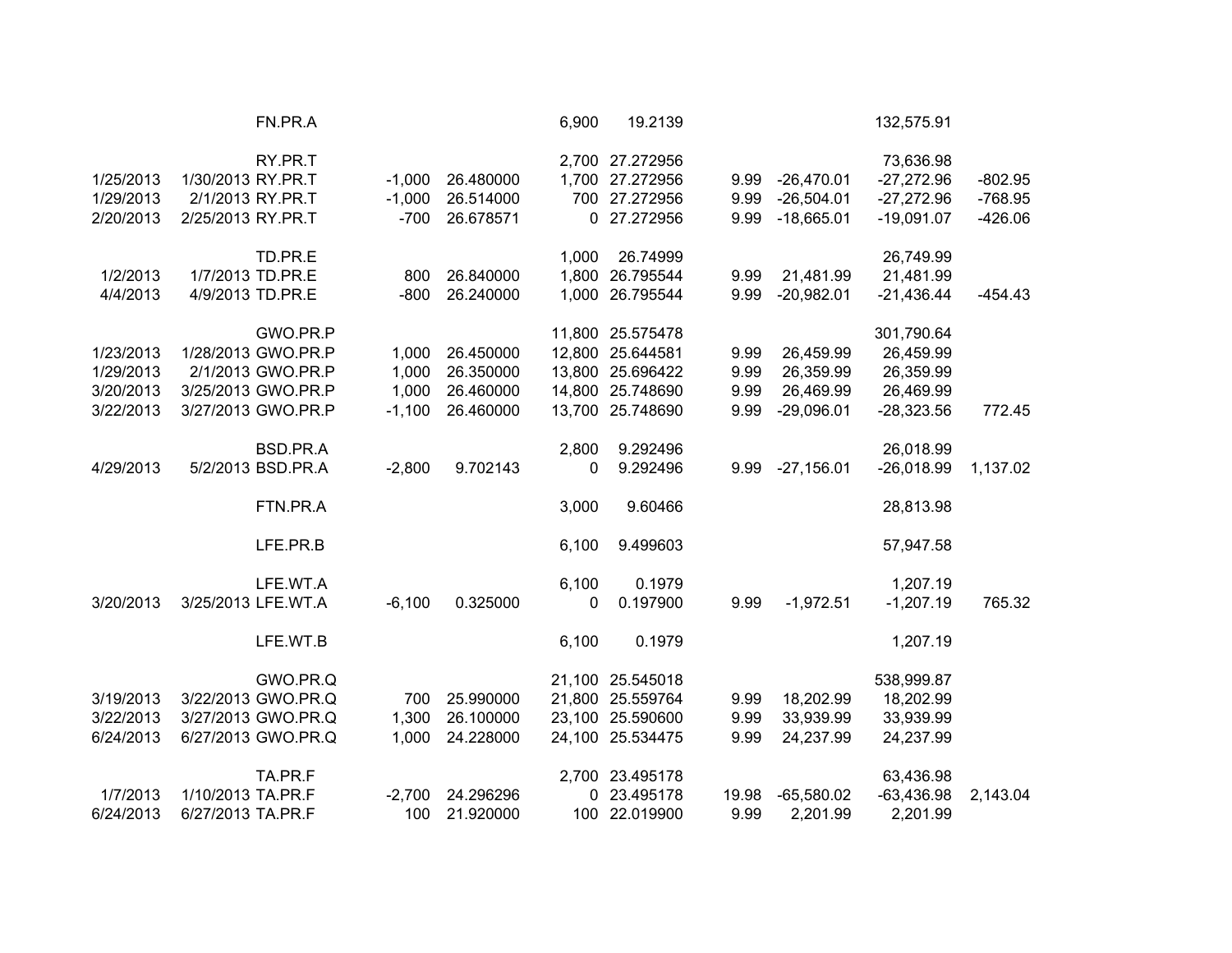|           |                    | SBC.PR.A |          |           | 4,800        | 10.282146        |       |                   | 49,354.30             |             |
|-----------|--------------------|----------|----------|-----------|--------------|------------------|-------|-------------------|-----------------------|-------------|
| 1/28/2013 | 1/31/2013 SBC.PR.A |          | $-4,800$ | 10.400000 | $\mathbf{0}$ | 10.282146        | 9.99  | $-49,910.01$      | $-49,354.30$          | 555.71      |
|           |                    | GWO.PR.R |          |           |              | 21,700 25.176261 |       |                   | 546,324.87            |             |
| 2/21/2013 | 2/26/2013 GWO.PR.R |          | 1,000    | 25.296000 | 22,700       | 25.181976        | 9.99  | 25,305.99         | 25,305.99             |             |
| 3/5/2013  | 3/8/2013 GWO.PR.R  |          | 1,900    | 25.225263 | 24,600       | 25.185726        | 9.99  | 47,937.99         | 47,937.99             |             |
| 6/14/2013 | 6/19/2013 GWO.PR.R |          | $-4,800$ | 24.534167 | 19,800       | 25.185726        |       | 39.96 -117,724.04 | -120,891.48 -3,167.44 |             |
|           |                    | IAG.PR.G |          |           | 3,500        | 25.86056         |       |                   | 90,511.96             |             |
| 3/13/2013 | 3/18/2013 IAG.PR.G |          | 1,000    | 26.600000 | 4,500        | 26.027100        | 9.99  | 26,609.99         | 26,609.99             |             |
| 3/20/2013 | 3/25/2013 IAG.PR.G |          | 2,400    | 26.758333 | 6,900        | 26.284338        | 19.98 | 64,239.98         | 64,239.98             |             |
| 3/21/2013 | 3/26/2013 IAG.PR.G |          | 3,700    | 26.450270 | 10,600       | 26.346027        | 39.96 | 97,905.96         | 97,905.96             |             |
| 3/22/2013 | 3/27/2013 IAG.PR.G |          | 1,000    | 26.530000 | 11,600       | 26.362748        | 9.99  | 26,539.99         | 26,539.99             |             |
| 3/25/2013 | 3/28/2013 IAG.PR.G |          | 400      | 26.590000 | 12,000       | 26.371156        | 9.99  | 10,645.99         | 10,645.99             |             |
| 3/28/2013 | 4/3/2013 IAG.PR.G  |          | 1,000    | 26.780000 | 13,000       | 26.403374        | 9.99  | 26,789.99         | 26,789.99             |             |
| 4/3/2013  | 4/8/2013 IAG.PR.G  |          | 1,000    | 26.750000 |              | 14,000 26.428846 | 9.99  | 26,759.99         | 26,759.99             |             |
| 4/11/2013 | 4/16/2013 IAG.PR.G |          | 900      | 26.520000 |              | 14,900 26.435023 | 9.99  | 23,877.99         | 23,877.99             |             |
| 5/22/2013 | 5/27/2013 IAG.PR.G |          | 1,000    | 26.605000 |              | 15,900 26.446341 | 9.99  | 26,614.99         | 26,614.99             |             |
| 5/31/2013 | 6/5/2013 IAG.PR.G  |          | $-2,700$ | 26.273704 |              | 13,200 26.446341 | 19.98 | $-70,919.02$      | $-71,405.12$          | $-486.10$   |
| 6/3/2013  | 6/6/2013 IAG.PR.G  |          | $-1,000$ | 26.160000 |              | 12,200 26.446341 | 9.99  | $-26,150.01$      | $-26,446.34$          | $-296.33$   |
| 6/5/2013  | 6/10/2013 IAG.PR.G |          | $-2,000$ | 26.150000 |              | 10,200 26.446341 | 19.98 | $-52,280.02$      | $-52,892.68$          | $-612.66$   |
| 6/6/2013  | 6/11/2013 IAG.PR.G |          | $-1,000$ | 25.790000 | 9,200        | 26.446341        | 9.99  | $-25,780.01$      | $-26,446.34$          | $-666.33$   |
| 6/10/2013 | 6/13/2013 IAG.PR.G |          | $-800$   | 25.950000 | 8,400        | 26.446341        | 9.99  | $-20,750.01$      | $-21,157.07$          | $-407.06$   |
| 6/14/2013 | 6/19/2013 IAG.PR.G |          | $-2,500$ | 26.243200 |              | 5,900 26.446341  | 19.98 | $-65,588.02$      | $-66, 115.85$         | $-527.83$   |
| 6/17/2013 | 6/20/2013 IAG.PR.G |          | $-3,400$ | 26.002059 | 2,500        | 26.446341        | 19.98 | $-88,387.02$      | $-89,917.56$          | $-1,530.54$ |
|           |                    | BNS.PR.Q |          |           |              | 1,500 24.686834  |       |                   | 37,030.25             |             |
| 1/3/2013  | 1/8/2013 BNS.PR.Q  |          | $-600$   | 24.840000 | 900          | 24.686834        | 9.99  | $-14,894.01$      | $-14,812.10$          | 81.91       |
| 1/4/2013  | 1/9/2013 BNS.PR.Q  |          | $-900$   | 24.897778 | 0            | 24.686834        | 9.99  | $-22,398.01$      | $-22,218.15$          | 179.86      |
| 3/5/2013  | 3/8/2013 BNS.PR.Q  |          | 3,000    | 25.350000 | 3,000        | 25.356660        | 19.98 | 76,069.98         | 76,069.98             |             |
| 3/6/2013  | 3/11/2013 BNS.PR.Q |          | $-3,000$ | 25.390000 | 0            | 25.356660        | 9.99  | $-76,160.01$      | $-76,069.98$          | 90.03       |
|           |                    | BCE.PR.C |          |           | 2,000        | 22.05599         |       |                   | 44,111.98             |             |
| 1/2/2013  | 1/7/2013 BCE.PR.C  |          | $-400$   | 22.280000 | 1,600        | 22.055990        | 9.99  | $-8,902.01$       | $-8,822.40$           | 79.61       |
| 1/4/2013  | 1/9/2013 BCE.PR.C  |          | $-1,600$ | 22.201250 | 0            | 22.055990        | 9.99  | $-35,512.01$      | $-35,289.58$          | 222.43      |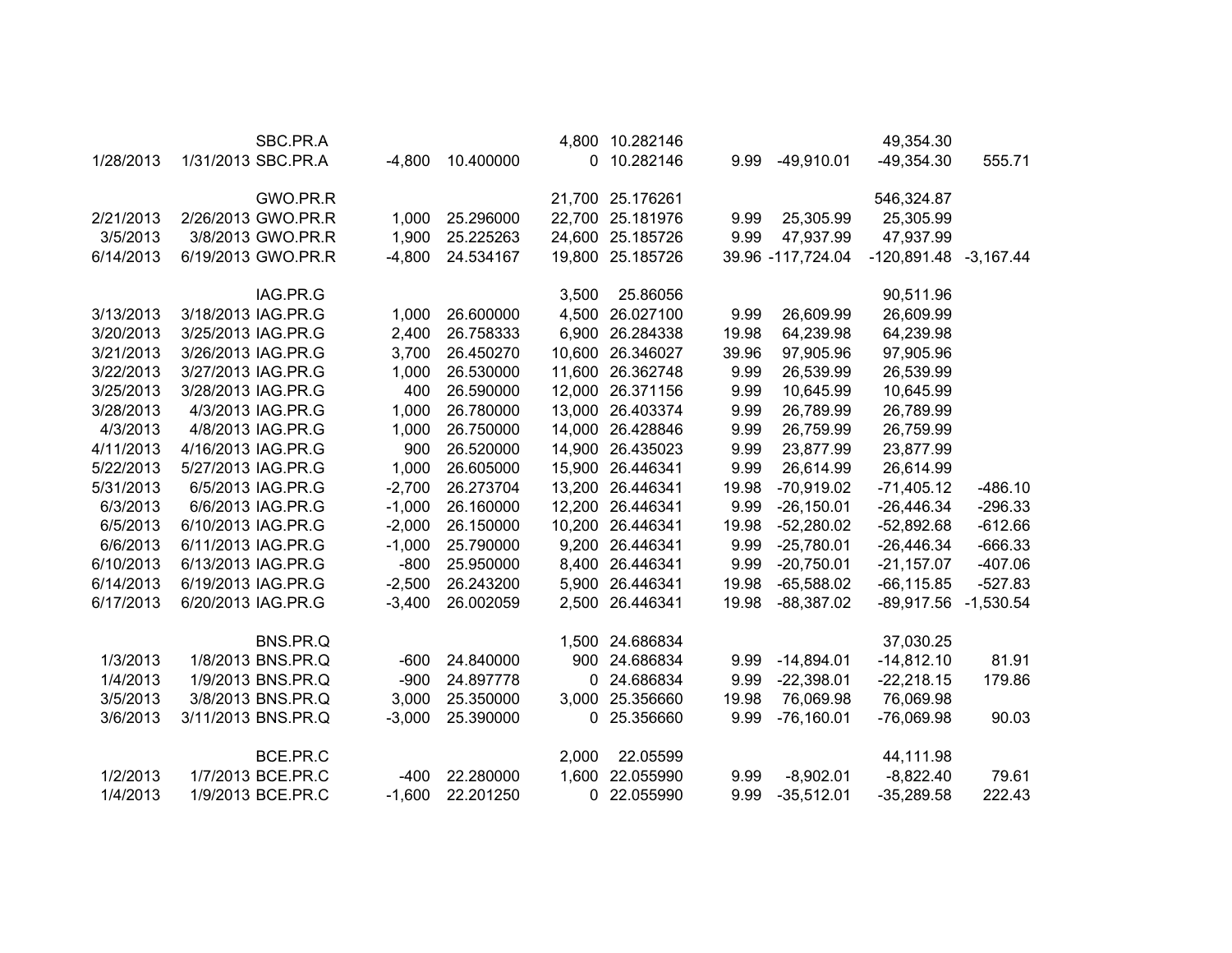|           | CF.PR.C            |          |           |       | 1,100 18.059082 |       |              | 19,864.99            |           |
|-----------|--------------------|----------|-----------|-------|-----------------|-------|--------------|----------------------|-----------|
| 4/29/2013 | 5/2/2013 CF.PR.C   | 1,200    | 20.495000 |       | 2,300 19.334339 | 9.99  | 24,603.99    | 24,603.99            |           |
| 1/2/2013  | 1/7/2013 TD.PR.G   | 600      | 26.780000 |       | 600 26.796650   | 9.99  | 16,077.99    | 16,077.99            |           |
| 1/3/2013  | 1/8/2013 TD.PR.G   | 1,000    | 26.880000 | 1,600 | 26.854988       | 9.99  | 26,889.99    | 26,889.99            |           |
| 4/1/2013  | 4/4/2013 TD.PR.G   | 1,000    | 26.550000 |       | 2,600 26.741527 | 9.99  | 26,559.99    | 26,559.99            |           |
| 4/4/2013  | 4/9/2013 TD.PR.G   | $-2,600$ | 26.250000 |       | 0 26.741527     | 19.98 | $-68,230.02$ | -69,527.97 -1,297.95 |           |
| 1/7/2013  | 1/10/2013 RY.PR.P  | 3,000    | 26.470000 |       | 3,000 26.479990 | 29.97 | 79,439.97    | 79,439.97            |           |
| 6/24/2013 | 6/27/2013 RY.PR.P  | $-1,000$ | 25.670000 | 2,000 | 26.479990       | 9.99  | $-25,660.01$ | $-26,479.99$         | $-819.98$ |
| 1/10/2013 | 1/15/2013 RY.PR.Y  | 1,000    | 26.999000 |       | 1,000 27.008990 | 9.99  | 27,008.99    | 27,008.99            |           |
| 1/21/2013 | 1/24/2013 RY.PR.Y  | 1,000    | 27.164000 | 2,000 | 27.091490       | 9.99  | 27,173.99    | 27,173.99            |           |
| 6/5/2013  | 6/10/2013 RY.PR.Y  | $-900$   | 26.450000 |       | 1,100 27.091490 | 9.99  | $-23,795.01$ | $-24,382.34$         | $-587.33$ |
| 6/6/2013  | 6/11/2013 RY.PR.Y  | $-1,100$ | 26.450000 |       | 0 27.091490     | 9.99  | $-29,085.01$ | $-29,800.64$         | $-715.63$ |
| 1/21/2013 | 1/24/2013 TD.PR.S  | 2,000    | 24.947500 |       | 2,000 24.952495 | 9.99  | 49,904.99    | 49,904.99            |           |
| 1/22/2013 | 1/25/2013 TD.PR.S  | $-1,000$ | 24.970000 |       | 1,000 24.952495 | 9.99  | $-24,960.01$ | $-24,952.50$         | 7.51      |
| 1/24/2013 | 1/29/2013 TD.PR.S  | $-1,000$ | 24.971000 |       | 0 24.952495     | 9.99  | $-24,961.01$ | $-24,952.50$         | 8.51      |
| 3/5/2013  | 3/8/2013 TD.PR.S   | 2,000    | 25.100000 |       | 2,000 25.104995 | 9.99  | 50,209.99    | 50,209.99            |           |
| 3/6/2013  | 3/11/2013 TD.PR.S  | $-2,000$ | 25.153500 |       | 0 25.104995     | 9.99  | $-50,297.01$ | $-50,209.99$         | 87.02     |
| 1/21/2013 | 1/24/2013 SLF.PR.A | 1,000    | 25.080000 | 1,000 | 25.089990       | 9.99  | 25,089.99    | 25,089.99            |           |
| 1/24/2013 | 1/29/2013 SLF.PR.A | $-500$   | 25.080000 | 500   | 25.089990       | 9.99  | $-12,530.01$ | $-12,545.00$         | $-14.99$  |
| 1/25/2013 | 1/30/2013 SLF.PR.A | $-500$   | 25.030000 |       | 0 25.089990     | 9.99  | $-12,505.01$ | $-12,545.00$         | $-39.99$  |
| 1/21/2013 | 1/24/2013 BNS.PR.Z | 1,000    | 24.900000 |       | 1,000 24.909990 | 9.99  | 24,909.99    | 24,909.99            |           |
| 1/25/2013 | 1/30/2013 BNS.PR.Z | $-1,000$ | 25.016000 |       | 0 24.909990     | 9.99  | $-25,006.01$ | $-24,909.99$         | 96.02     |
| 4/5/2013  | 4/10/2013 BNS.PR.Z | 2,000    | 25.040000 | 2,000 | 25.044995       | 9.99  | 50,089.99    | 50,089.99            |           |
| 4/9/2013  | 4/12/2013 BNS.PR.Z | $-1,000$ | 25.030000 | 1,000 | 25.044995       | 9.99  | $-25,020.01$ | $-25,045.00$         | $-24.99$  |
| 4/15/2013 | 4/18/2013 BNS.PR.Z | $-1,000$ | 25.026000 |       | 0 25.044995     | 9.99  | $-25,016.01$ | $-25,045.00$         | $-28.99$  |
| 1/23/2013 | 1/28/2013 CCS.PR.C | 1,000    | 25.090000 |       | 1,000 25.099990 | 9.99  | 25,099.99    | 25,099.99            |           |
| 1/24/2013 | 1/29/2013 CCS.PR.C | 2,000    | 25.092500 |       | 3,000 25.098327 | 9.99  | 50,194.99    | 50,194.99            |           |
| 6/3/2013  | 6/6/2013 CCS.PR.C  | $-700$   | 25.050000 |       | 2,300 25.098327 | 9.99  | $-17,525.01$ | $-17,568.83$         | $-43.82$  |
| 6/4/2013  | 6/7/2013 CCS.PR.C  | $-2,300$ | 24.840435 |       | 0 25.098327     | 19.98 | $-57,113.02$ | $-57,726.15$         | $-613.13$ |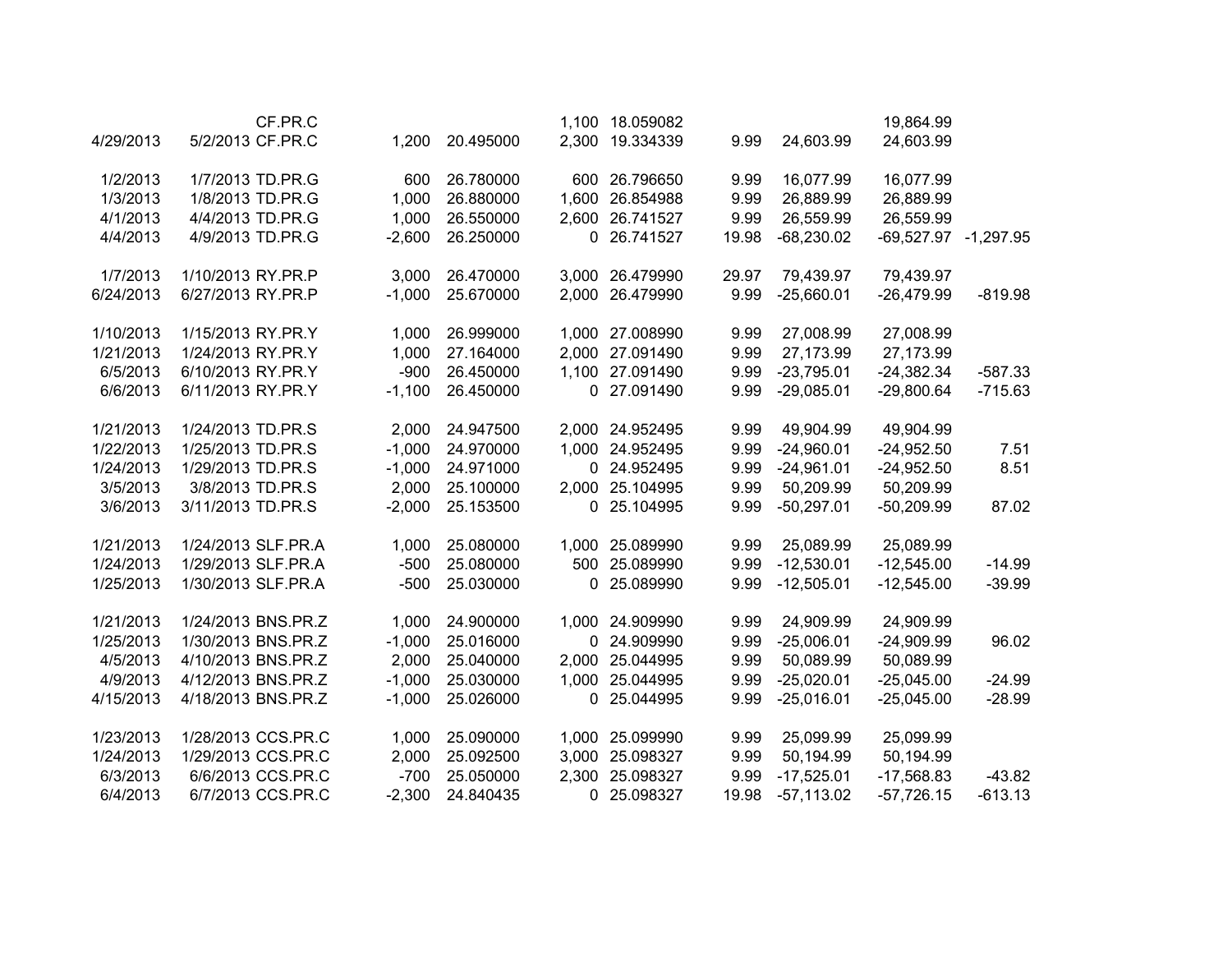| 1/25/2013 | 1/30/2013 MFC.PR.I | 1,000    | 26.349000 | 1,000 26.358990 | 9.99  | 26,358.99    | 26,358.99    |           |
|-----------|--------------------|----------|-----------|-----------------|-------|--------------|--------------|-----------|
| 6/4/2013  | 6/7/2013 MFC.PR.I  | $-1,000$ | 26.210000 | 0 26.358990     | 9.99  | $-26,200.01$ | $-26,358.99$ | $-158.98$ |
| 1/25/2013 | 1/30/2013 MFC.PR.D | 1,000    | 26.599000 | 1,000 26.608990 | 9.99  | 26,608.99    | 26,608.99    |           |
| 1/26/2013 | 1/31/2013 BMO.PR.O | 2,000    | 26.810000 | 2,000 26.819990 | 19.98 | 53,639.98    | 53,639.98    |           |
| 1/29/2013 | 2/1/2013 BMO.PR.O  | 2,000    | 26.785000 | 4,000 26.807490 | 19.98 | 53,589.98    | 53,589.98    |           |
| 4/26/2013 | 5/1/2013 BMO.PR.O  | 2,000    | 26.609500 | 6,000 26.743158 | 9.99  | 53,228.99    | 53,228.99    |           |
| 1/29/2013 | 2/1/2013 TD.PR.Y   | 1,400    | 25.100000 | 1,400 25.107136 | 9.99  | 35,149.99    | 35,149.99    |           |
| 1/30/2013 | 2/4/2013 TD.PR.Y   | $-1,400$ | 25.100000 | 0 25.107136     | 9.99  | $-35,130.01$ | $-35,149.99$ | $-19.98$  |
| 2/21/2013 | 2/26/2013 IFC.PR.C | 1,000    | 26.380000 | 1,000 26.389990 | 9.99  | 26,389.99    | 26,389.99    |           |
| 3/11/2013 | 3/14/2013 IFC.PR.C | $-1,000$ | 26.557000 | 0 26.389990     | 9.99  | $-26,547.01$ | $-26,389.99$ | 157.02    |
| 3/6/2013  | 3/11/2013 BMO.PR.Q | 1,000    | 25.590000 | 1,000 25.599990 | 9.99  | 25,599.99    | 25,599.99    |           |
| 3/8/2013  | 3/13/2013 BMO.PR.Q | $-1,000$ | 25.811000 | 0 25.599990     | 9.99  | $-25,801.01$ | $-25,599.99$ | 201.02    |
| 3/6/2013  | 3/11/2013 BNS.PR.Y | 700      | 24.780000 | 700 24.794271   | 9.99  | 17,355.99    | 17,355.99    |           |
| 3/11/2013 | 3/14/2013 BNS.PR.Y | $-700$   | 24.850000 | 0 24.794271     | 9.99  | $-17,385.01$ | $-17,355.99$ | 29.02     |
| 3/6/2013  | 3/11/2013 CU.PR.E  | 2,900    | 26.286552 | 2,900 26.289997 | 9.99  | 76,240.99    | 76,240.99    |           |
| 3/15/2013 | 3/20/2013 CU.PR.E  | $-300$   | 26.330000 | 2,600 26.289997 | 9.99  | $-7,889.01$  | $-7,887.00$  | 2.01      |
| 3/20/2013 | 3/25/2013 CU.PR.E  | $-1,500$ | 26.386667 | 1,100 26.289997 | 9.99  | $-39,570.01$ | $-39,435.00$ | 135.02    |
| 3/21/2013 | 3/26/2013 CU.PR.E  | $-1,100$ | 26.451818 | 0 26.289997     | 9.99  | $-29,087.01$ | $-28,919.00$ | 168.01    |
| 3/14/2013 | 3/19/2013 CM.PR.M  | 1,500    | 26.883333 | 1,500 26.896653 | 19.98 | 40,344.98    | 40,344.98    |           |
| 3/15/2013 | 3/20/2013 CM.PR.M  | 2,000    | 26.905000 | 3,500 26.907131 | 19.98 | 53,829.98    | 53,829.98    |           |
| 3/20/2013 | 3/25/2013 CM.PR.L  | 1,000    | 26.710000 | 1,000 26.719990 | 9.99  | 26,719.99    | 26,719.99    |           |
| 4/9/2013  | 4/12/2013 GCS.PR.A | 1,000    | 25.050000 | 1,000 25.059990 | 9.99  | 25,059.99    | 25,059.99    |           |
| 5/27/2013 | 5/30/2013 GCS.PR.A | 1,000    | 25.250000 | 2,000 25.159990 | 9.99  | 25,259.99    | 25,259.99    |           |
| 6/28/2013 | 7/4/2013 GCS.PR.A  | 1,000    | 24.899000 | 3,000 25.076323 | 9.99  | 24,908.99    | 24,908.99    |           |
| 5/31/2013 | 6/5/2013 CGI.PR.D  | 2,700    | 25.200000 | 2,700 25.207400 | 19.98 | 68,059.98    | 68,059.98    |           |
| 6/3/2013  | 6/6/2013 CGI.PR.D  | 900      | 25.180000 | 3,600 25.203325 | 9.99  | 22,671.99    | 22,671.99    |           |